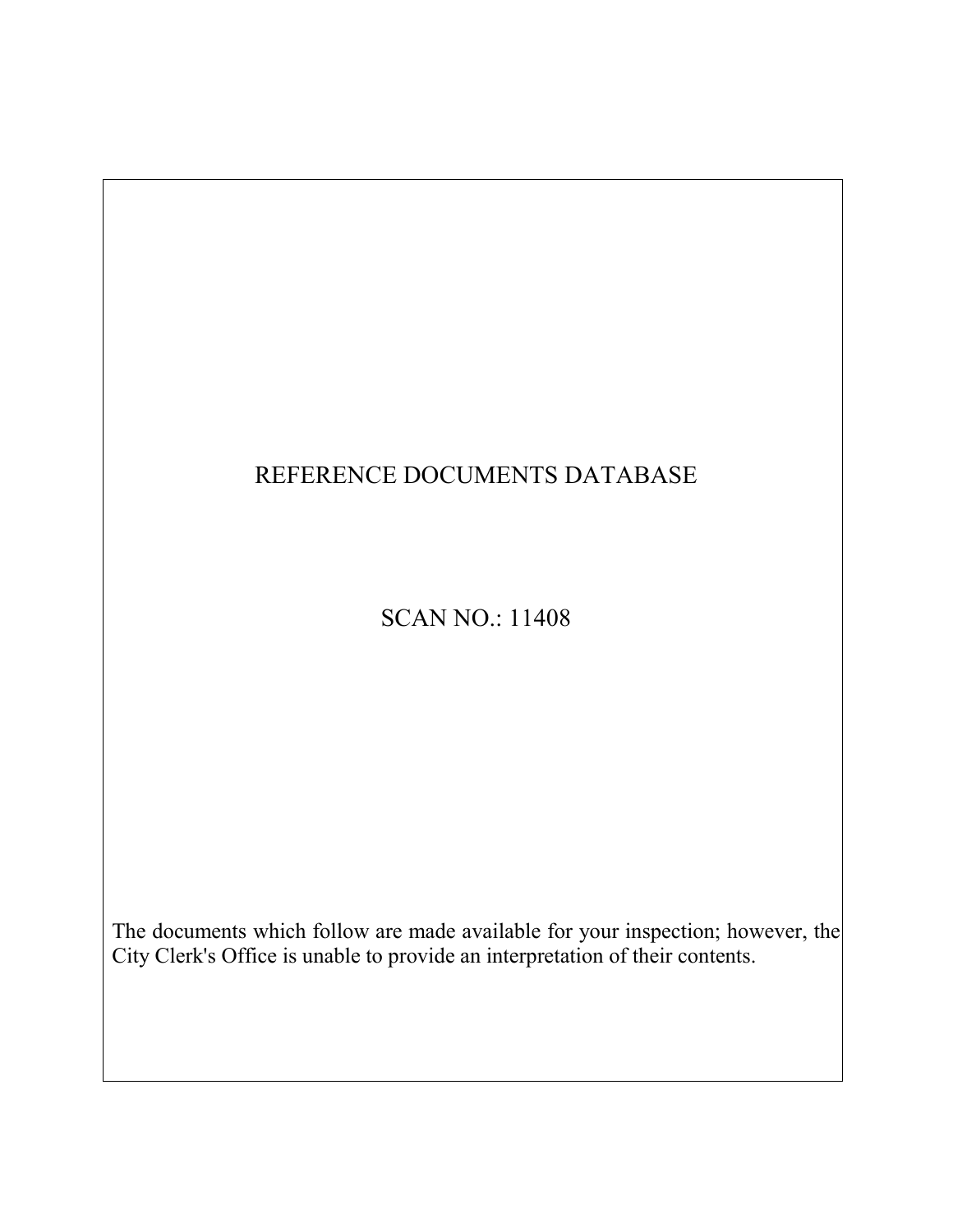# **DECISION With respect to Official Plan Amendment No. 480 Subsection 17(34) and Section 26 of the Planning Act**

\_\_\_\_\_\_\_\_\_\_\_\_\_\_\_\_\_\_\_\_\_\_\_\_\_\_\_\_\_\_\_\_\_\_\_\_\_\_\_\_\_\_\_\_\_\_\_\_\_\_\_\_\_\_\_\_\_\_\_\_\_\_\_\_\_\_\_\_\_\_

I hereby approve, Amendment No. 480 to the Official Plan for the City of Toronto, adopted by By-law No. 84-2020, subject to the following modification, with additions in **bold underline** and deletions in **bold strikethrough**:

1. Item 20, new Policy 11 is modified by deleting the word, 'should' and replacing it with the words, 'are encouraged to' so that it reads as follows:

> "New indoor and outdoor shared amenity spaces provided as part of multiunit residential developments **are encouraged to should** be high quality, well designed, and consider the needs of residents of all ages and abilities over time and throughout the year."

Dated at Toronto this 11th of September , 2020

 $\overline{\phantom{a}}$ 

Hannah Evans Assistant Deputy Minister Municipal Services Division Ministry of Municipal Affairs and Housing